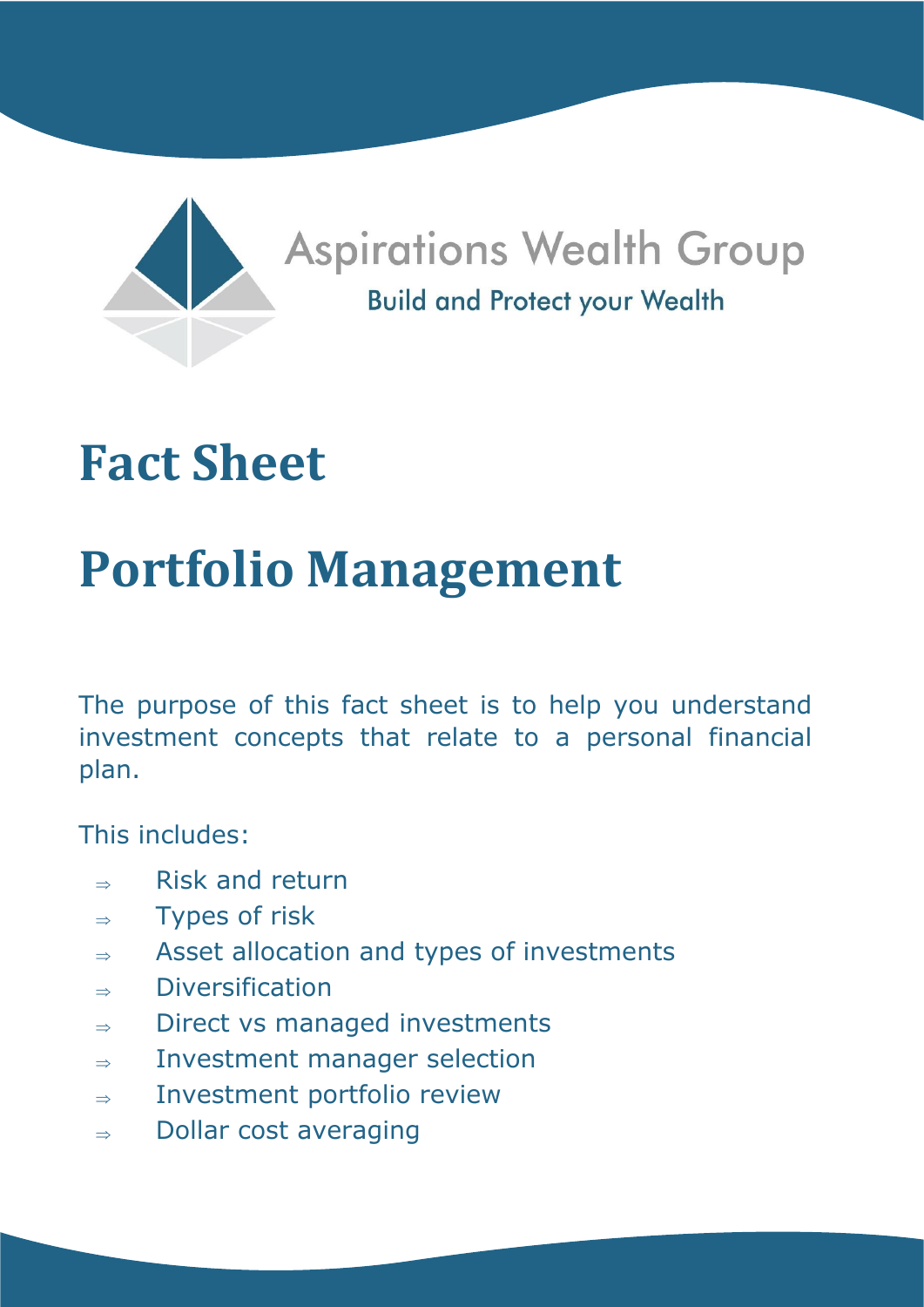

# **Risk and return**

# **What is risk?**

There are several definitions of risk. For a financial plan, this could mean:

- $\Rightarrow$  loss of capital due to a poor decision or market movements.
- $\Rightarrow$  insufficient income produced to meet needs.
- $\Rightarrow$  variability (or volatility) of overall returns.
- $\Rightarrow$  failure to meet objectives or goals.

Investment risk is crucial to achieving higher investment returns over the long term. It is also important to remember that you should only take as much risk as you need to achieve your goals.

If you can achieve your goals by taking on a low level of risk, then why risk your money and your goal by taking on a higher level of risk?



# **The relationship between risk and return**

Generally, the higher the degree of risk associated with an investment, the higher the return required by investors to accept this risk. This is sometimes referred to as the risk/return trade-off.

All investments and asset classes have different levels of risks and anticipated returns. High risk investments generally offer the potential of a higher return over the long term. However, they are also likely to be more volatile in the short term. Conversely, low risk investments such as cash are low in risk and returns are also therefore likely to be low.

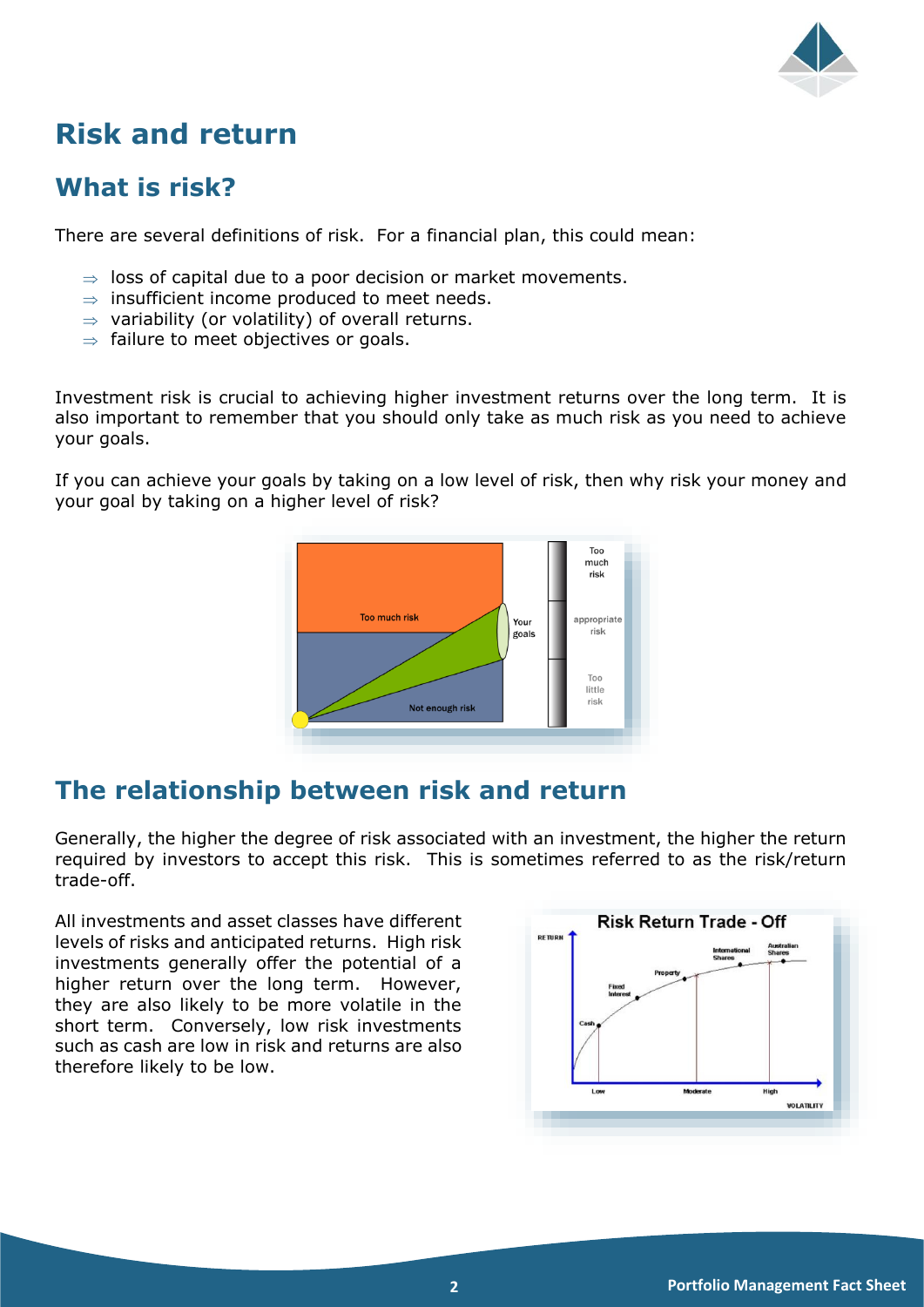

# **Types of risk**

There are a number of risks to be considered when constructing your portfolio such as:

**Investment market risk** - The possibility all investments in a market sector will be impacted by an event.

**Investment specific risk** - The possibility a particular investment may underperform the market or its competitors.

**Market timing risk -** The possibility that an investment may need to be *sold* at a time when the sale price is at a low-point or *purchased* when the sale price is at a high-point.

**Inflation risk** - The possibility that an investment return is below the inflation rate which reduces spending power.

**Credit risk** - The potential failure of a debtor to make payments on amounts they have borrowed.

**Interest rate risk** - The possibility an investment will be adversely impacted by a fall or rise in interest rates.

**Legislative risk** - The possibility a change in legislation will impact the suitability of an investment.

**Liquidity risk** - The ease with which an investment may be liquidated. Some investments impose exit fees or have limitations on withdrawals. Other investments may be difficult to sell due to a lack of buyers.

**Hedging risk -** A technique designed to reduce the risk from part of an investment portfolio often by using derivatives. While hedging can reduce losses, it also has a cost and therefore can reduce profits.

**Currency risk -** Relates to global investments and is a form of risk that arises from the change in price of one currency against another.

**Derivatives risk -** Risks associated with derivatives can include; the value of the derivative declining to zero; the value of the derivative not moving in line with the underlying asset and, the derivative may be difficult or costly to reverse.

**Opportunity cost** - The investment return forgone from an asset as a result of investing in another asset. There is the risk that the asset purchased may not return more than the alternative investment.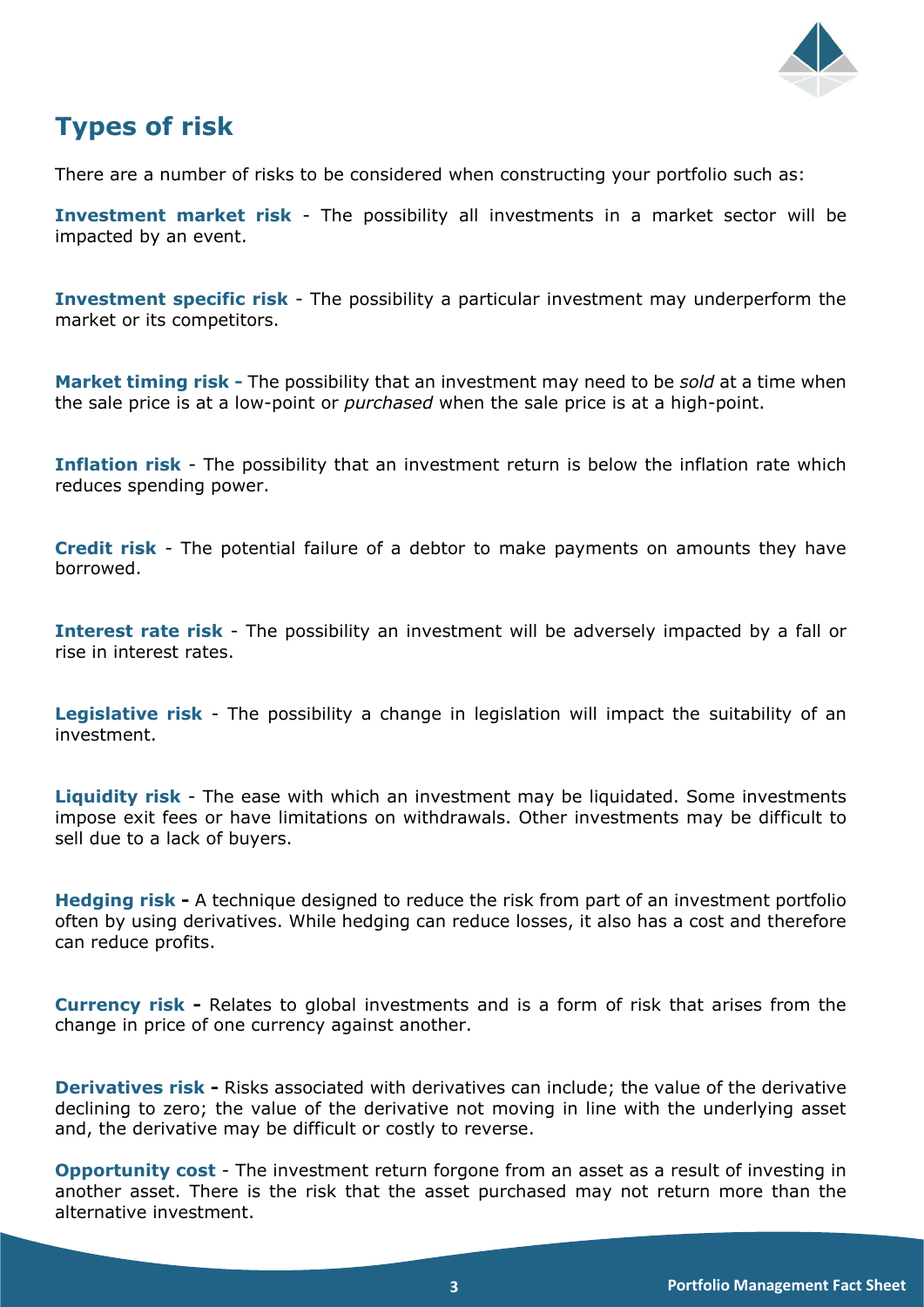### **Returns**

Returns from the overall market, rather than the actual investment, will determine the majority of the returns within an investment portfolio. This is known as the market return.

Additional returns come from the ability of the manager to add value relative to the market return. They must do this so the investor is compensated for any extra risk the manager takes in the portfolio on an after fees basis.

Let's assume you need to receive an average a return of 5% per year over five years to meet your goals. It is important that you understand the difference between an 'average' return after five years, and actually receiving a 5 per cent return every year.

It is very unlikely that you will receive a return of 5% every year. Some years it will be higher and some years lower, but when averaged over a minimum of five years, this return is possible.

### **Choosing your investment strategy**

Choosing your investment strategy is the most important investment decision. We use portfolio theory in the development of our investment strategies and construction of the investment portfolios. They take into account:

- The expected return of the individual asset classes.
- Diversification benefits of each asset class.
- Business risk (what are competitors doing?).
- Implementation costs. Can it be put together so that costs do not outweigh benefits?

Each investment strategy has a specific investment objective which it is expected to meet with a reasonable degree of certainty and a minimum time frame that you should hold them for. The investment strategies we typically select from are:

| <b>Strategy</b> | <b>Australian</b><br><b>shares</b> | <b>International</b><br><b>shares</b> | <b>Property</b> | <b>Australian</b><br><b>Fixed</b><br><b>interest</b> | <b>International</b><br><b>Fixed</b><br>interest | Cash  |
|-----------------|------------------------------------|---------------------------------------|-----------------|------------------------------------------------------|--------------------------------------------------|-------|
| 30% Growth      | 13%                                | 13%                                   | 4%              | 32%                                                  | 32%                                              | 6%    |
| 50% Growth      | 22%                                | 22%                                   | 6%              | 22%                                                  | 22%                                              | 6%    |
| 70% Growth      | 31%                                | 31%                                   | 8%              | 12%                                                  | 12%                                              | 6%    |
| 85% Growth      | 37%                                | 38%                                   | 10%             | 6%                                                   | 7%                                               | $2\%$ |





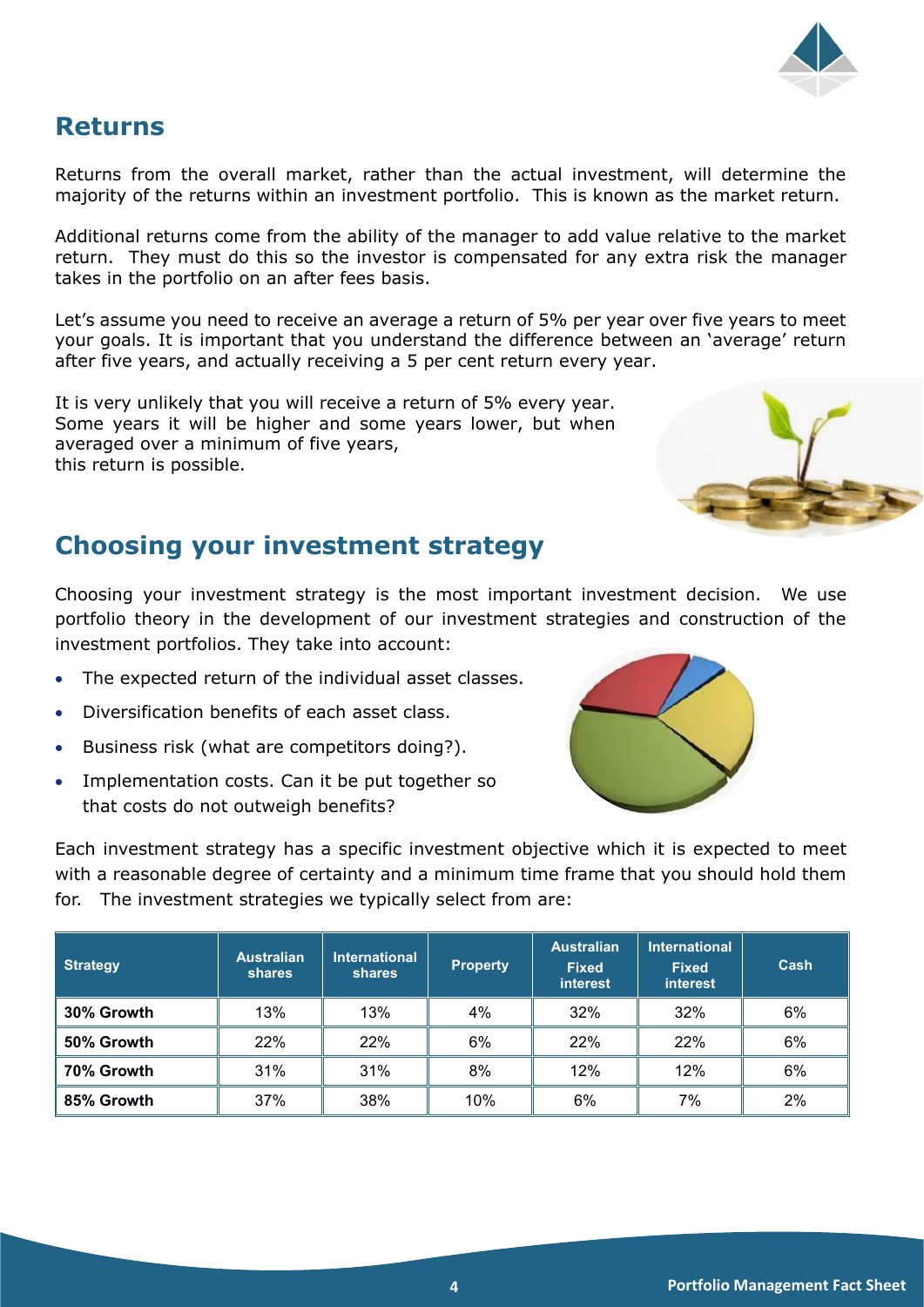

# **Asset allocation and types of investments**

**Asset allocation** is the proportion of your portfolio spread across a number of asset classes, markets and regions.

The aim is to achieve a return for an acceptable level of risk by combining asset classes in a calculated way. This also helps smooth the ups and downs of each asset class returns.

There are several approaches to asset allocation in common use. They all have their advantages and disadvantages so it is important to understand the basic differences.

- $\Rightarrow$  **Strategic asset allocation (SAA)** is the process of setting and maintaining the long term structure of the portfolio. It reflects expectations about assets over the long term and is designed to reflect your long term objectives and appetite for risk.
- **Tactical asset allocation (TAA)** refers to short term changes to asset allocation to take advantage of short-term views of the markets.
- $\Rightarrow$  **Dynamic asset allocation (DAA)** is in between strategic and tactical asset allocation. It's an active approach to altering a portfolio's asset allocation over the medium term. DAA recognises markets will constantly move around from what is considered 'fair value'. It provides a level of flexibility to alter the asset mix of the portfolio to take opportunities as they arise or to help preserve wealth if markets fall.

### **Asset class characteristics**

On the following page is a brief description of the main types of defensive and growth asset classes including distinct features such as expected returns and volatility.

#### **Defensive asset classes**

Defensive assets have a lower potential rate of return over the long-term but are also generally less volatile and have less potential to lose value than growth assets. Cash and fixed interest investments are defensive assets.

#### **Growth asset classes**

Growth assets have the potential to earn a higher rate of return over the long-term but are also generally more volatile than defensive assets

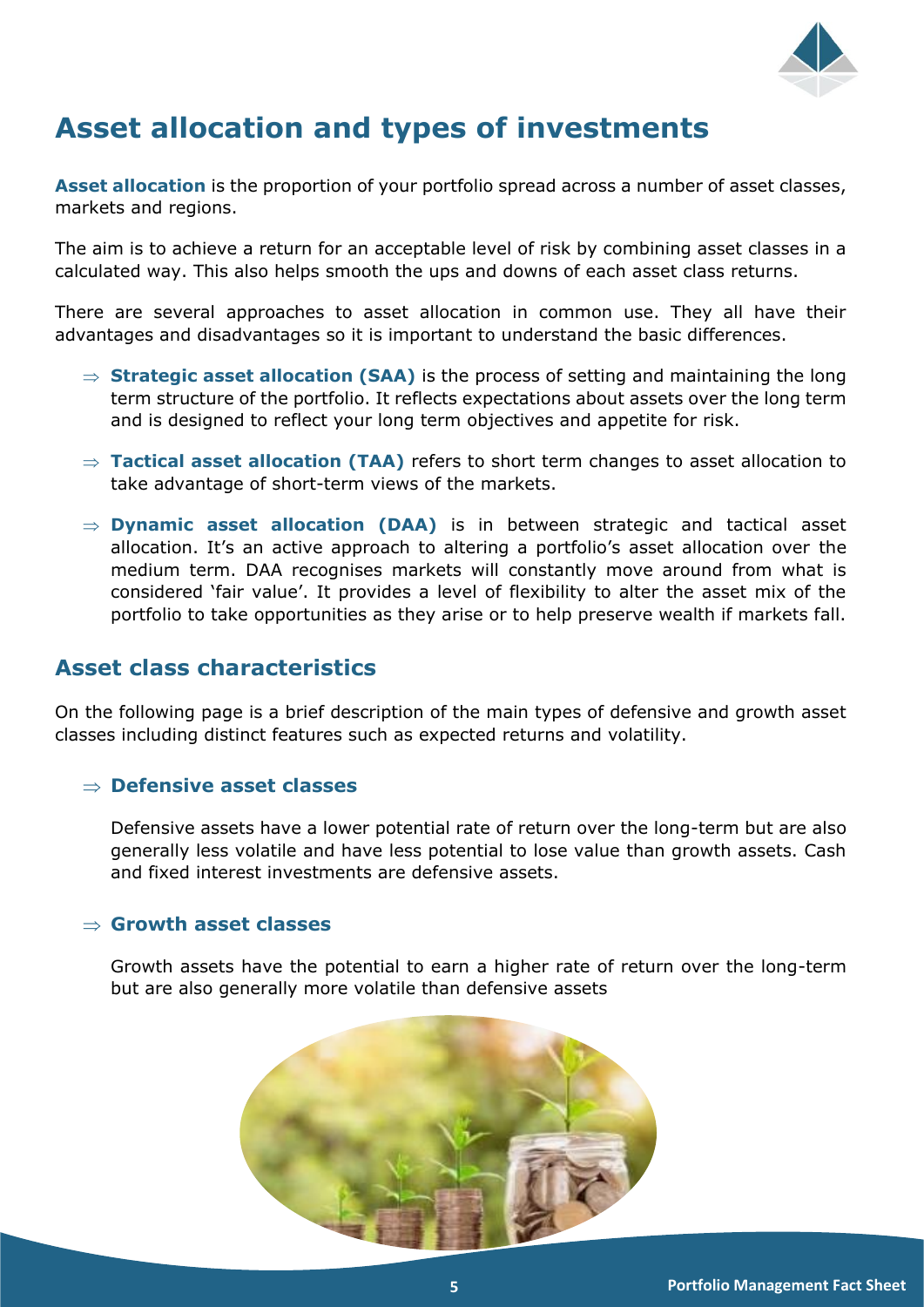

There are five different **asset classes** in which you can invest:

|                       | <b>Types of investments</b>                                                                                                                                                                                                                                                                                            |  |  |  |
|-----------------------|------------------------------------------------------------------------------------------------------------------------------------------------------------------------------------------------------------------------------------------------------------------------------------------------------------------------|--|--|--|
| <b>Cash</b>           | Cash is the most secure investment. The return you receive will<br>$\bullet$<br>depend on interest rates at the time.                                                                                                                                                                                                  |  |  |  |
|                       | While cash is very low risk, the increasing cost of living (known as<br>inflation) can decrease the buying value of your money. Tax on<br>the returns should also be considered when working out the real,<br>after tax, return of a cash investment.                                                                  |  |  |  |
|                       | Cash investment can usually be accessed immediately ("at call").<br>$\bullet$<br>However, if invested in superannuation and pension accounts,<br>legislative restrictions must also be considered. Cash investment<br>offers no growth.                                                                                |  |  |  |
| <b>Fixed interest</b> | Fixed interest investments arise from loans. An investor lends<br>$\bullet$<br>money to a borrower who must then repay the loan as well as<br>interest.                                                                                                                                                                |  |  |  |
|                       | Fixed interest investments differ due to:<br>$\bullet$                                                                                                                                                                                                                                                                 |  |  |  |
|                       | The type of loan issuer,                                                                                                                                                                                                                                                                                               |  |  |  |
|                       | The security/asset that backs the debt,                                                                                                                                                                                                                                                                                |  |  |  |
|                       | The loan timeframe, and interest rate.<br>$\bullet$                                                                                                                                                                                                                                                                    |  |  |  |
|                       | Generally, the longer the loan timeframe and the less secure the<br>$\bullet$<br>lender, the higher the interest rate.                                                                                                                                                                                                 |  |  |  |
|                       | Typical fixed interest investments include:<br>$\bullet$                                                                                                                                                                                                                                                               |  |  |  |
|                       | <b>Term deposits</b> that provide a regular income at a fixed rate<br>for a set timeframe.                                                                                                                                                                                                                             |  |  |  |
|                       | Mortgage trusts provide regular interest income at variable<br>$\bullet$<br>rates and a high level of capital security. Investors' funds are<br>pooled and invested mainly in registered first mortgages<br>secured against a spread of freehold property. Usually only<br>66% to 75% of the property's value is lent. |  |  |  |
|                       | <b>Bond trusts</b> provide regular interest income through pooled<br>$\bullet$<br>investment in Government and corporate bonds. These funds<br>offer high long-term capital security and the potential for some<br>capital growth in addition to interest income.                                                      |  |  |  |
|                       | Generally you can only access money from fixed interest<br>investment at maturity. Again, when investing in superannuation<br>and pension accounts, legislative restrictions must be considered.                                                                                                                       |  |  |  |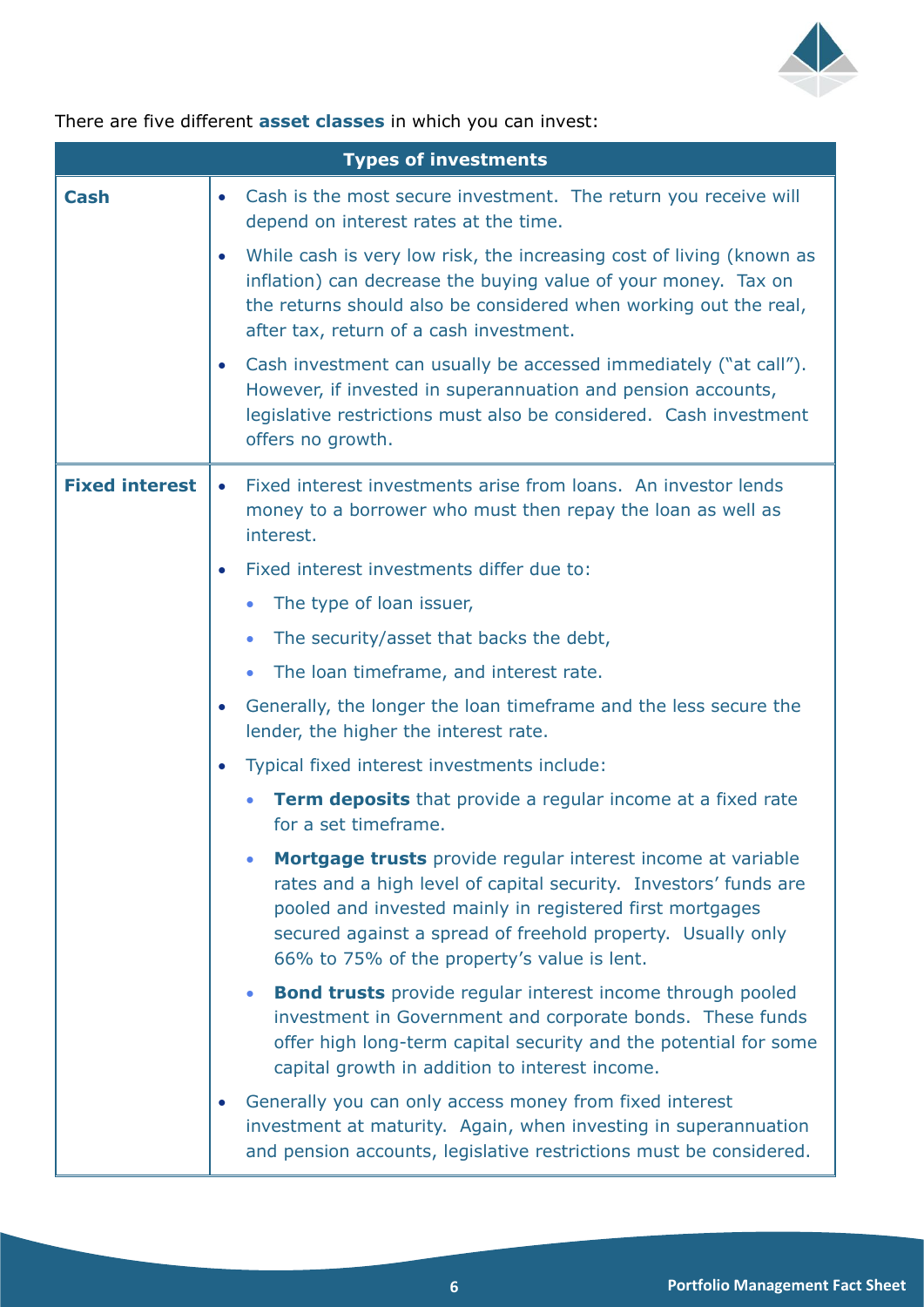

| <b>Types of investments</b>        |                                                                                                                                                                                                                                                                                                                                                                          |  |  |  |
|------------------------------------|--------------------------------------------------------------------------------------------------------------------------------------------------------------------------------------------------------------------------------------------------------------------------------------------------------------------------------------------------------------------------|--|--|--|
| <b>Australian</b><br><b>shares</b> | Australian shares are investments in companies listed on the<br>$\bullet$<br>Australian Stock Exchange.                                                                                                                                                                                                                                                                  |  |  |  |
|                                    | As a shareholder you become a partial owner of the company and<br>$\bullet$<br>therefore benefit from the profit and capital growth the company<br>achieves.                                                                                                                                                                                                             |  |  |  |
|                                    | Investment returns are paid in the form of dividends (a distribution<br>$\bullet$<br>of the companies' profit) and capital growth (reflecting the<br>increased value of the company over time).                                                                                                                                                                          |  |  |  |
|                                    | The upside of growth and profits comes with the risks associated<br>$\bullet$<br>with owning any business, cost increases, regulation changes and<br>increases in competitor presence.                                                                                                                                                                                   |  |  |  |
| <b>International</b><br>shares     | International shares allow you to become a partial owner of an<br>$\bullet$<br>international company, the same as you would in an Australian<br>company.                                                                                                                                                                                                                 |  |  |  |
|                                    | This can offer opportunities that are not available within the<br>Australian share market and provide further diversification to your<br>portfolio as different countries' economies grow at different rates.                                                                                                                                                            |  |  |  |
|                                    | The Australian share market only represents about 1% to 2% of<br>$\bullet$<br>the world share markets.                                                                                                                                                                                                                                                                   |  |  |  |
|                                    | Returns on international shares are affected by changes in<br>$\bullet$<br>currency exchange rates.                                                                                                                                                                                                                                                                      |  |  |  |
|                                    | While the purchase and sale of Australian shares is relatively easy<br>$\bullet$<br>and the cost to buy Australian shares is relatively low, investing<br>directly into International shares is difficult for the general<br>investor. Most investors have exposure to international shares<br>through pooled investment structures, such as super and managed<br>funds. |  |  |  |

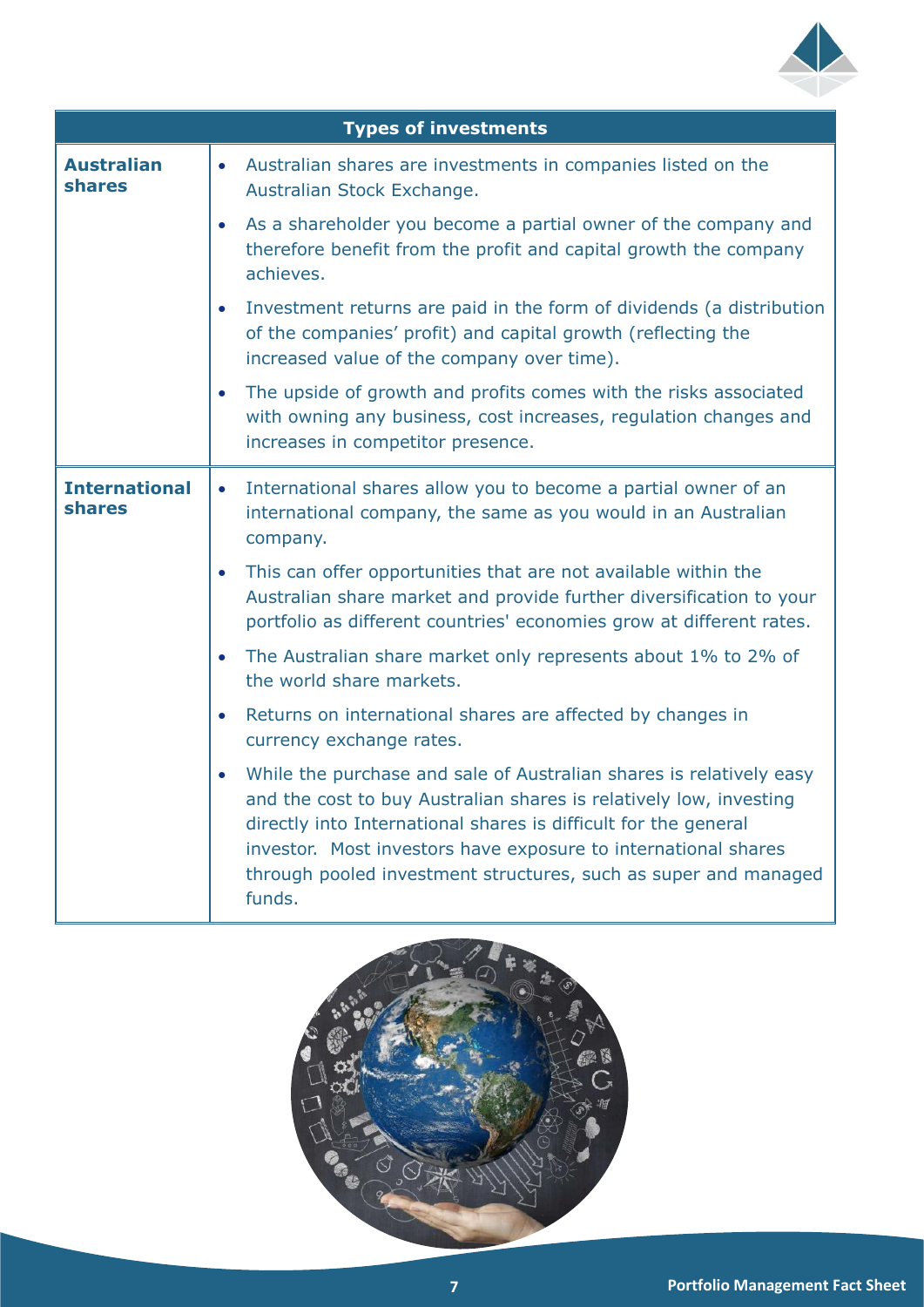

|                                     | <b>Types of investments</b>                                                                                                                                                                                                                    |  |  |  |
|-------------------------------------|------------------------------------------------------------------------------------------------------------------------------------------------------------------------------------------------------------------------------------------------|--|--|--|
| <b>Property</b>                     | <b>Residential</b>                                                                                                                                                                                                                             |  |  |  |
|                                     | For many Australians, property is their first and most significant<br>investment. Generally property is purchased to meet housing<br>needs, not as an investment to make a profit.                                                             |  |  |  |
|                                     | Some people may also buy a rental investment property. The risks<br>of direct property include interest rate changes, tenant vacancy<br>and property damage.                                                                                   |  |  |  |
|                                     | Property is an all or nothing investment - you cannot sell a room if<br>you need some cash, you have to sell the whole asset.                                                                                                                  |  |  |  |
|                                     | <b>Commercial</b>                                                                                                                                                                                                                              |  |  |  |
|                                     | Commercial and industrial properties generally generate higher<br>rental incomes, however, most people cannot afford to invest<br>directly i.e. buy a whole office building.                                                                   |  |  |  |
|                                     | An easy way for Australians to invest in commercial property is<br>through pooled investments such as a managed fund or listed<br>property trusts.                                                                                             |  |  |  |
|                                     | Property is a valuable inclusion in most people investment<br>portfolios because property values tend to move independently of<br>share prices. Including property in your portfolio can smooth out<br>the overall return on your investments. |  |  |  |
| <b>Alternative</b><br><b>Assets</b> | Alternative assets cover a wide range of investments that are not<br>considered traditional assets like those already described. Some<br>examples include hedge funds, infrastructure and gold.                                                |  |  |  |
|                                     | These types of investments are generally included in portfolios to<br>increase diversification and provide returns that aren't strongly<br>linked with the performance of traditional assets.                                                  |  |  |  |
|                                     |                                                                                                                                                                                                                                                |  |  |  |

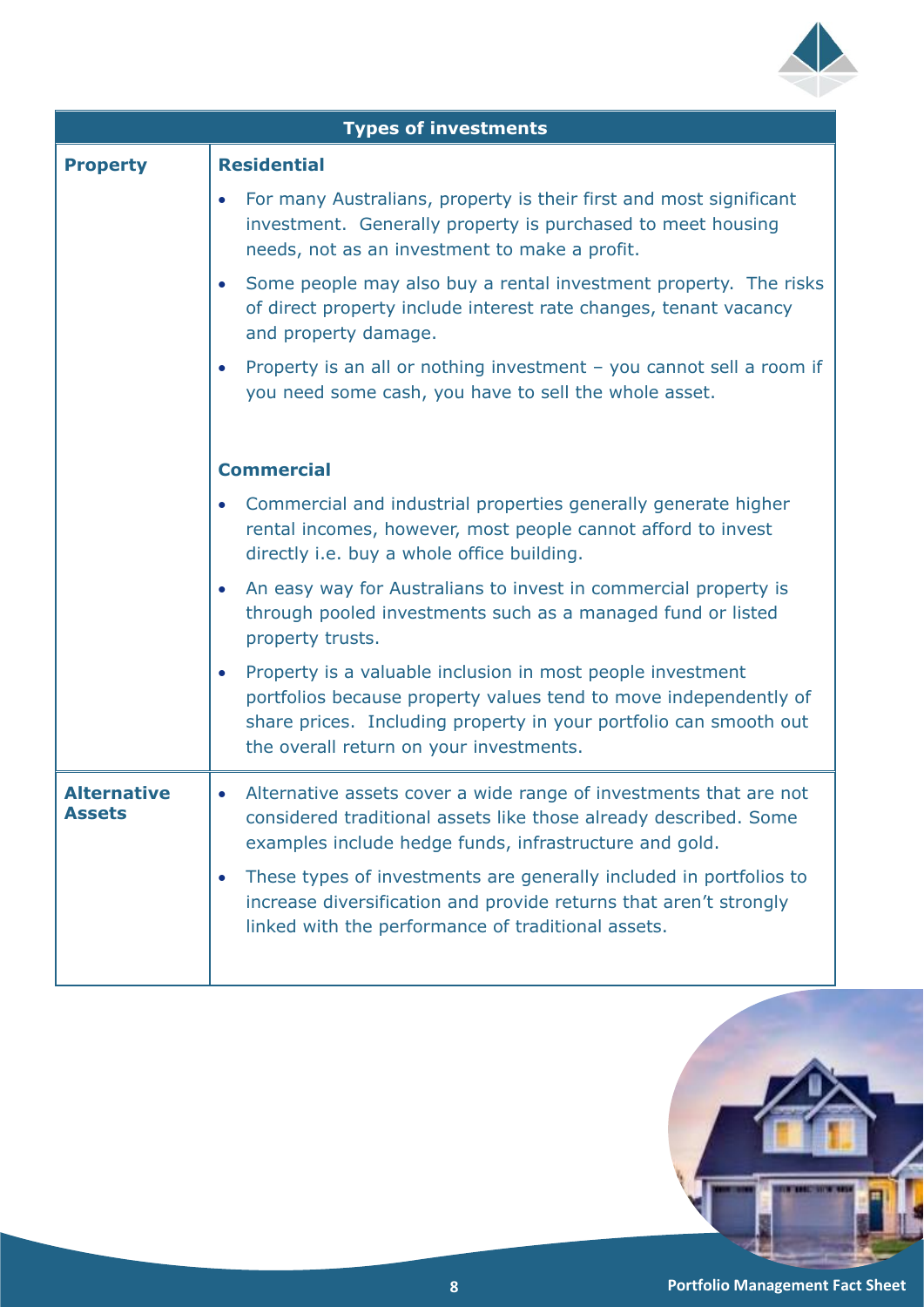

# **Diversification**

One of the most effective means of reducing the effect of risk is to diversify your portfolio. This means not putting all your eggs in the one basket.

No one type of security, asset class or investment manager provides the best performance over all time periods. So a range of investments should reduce the risk of each of the investments within a portfolio experiencing drops in performance at the same time.

This is simply because one asset class or manager may perform well to counter the poor performance of another.

Diversification can be implemented in three distinct ways by investing:

#### • **Across asset classes**

Asset classes perform differently under different market conditions. By investing across a variety of asset classes you may be able to reduce the volatility of your portfolio return.

#### • **Across markets and regions**

Spreading your exposure within each asset class across a wide range of countries, currencies, industries and stocks ensures your investment is not narrowly concentrated in a particular region or industry. This reduces the impact of a region or industry downturn, and

#### • **Across investment management styles**

Different investment management styles tend to excel under different economic and market conditions. By combining a range of investment managers with complementary investment styles you may be able to reduce reliance on any one style in each asset class.

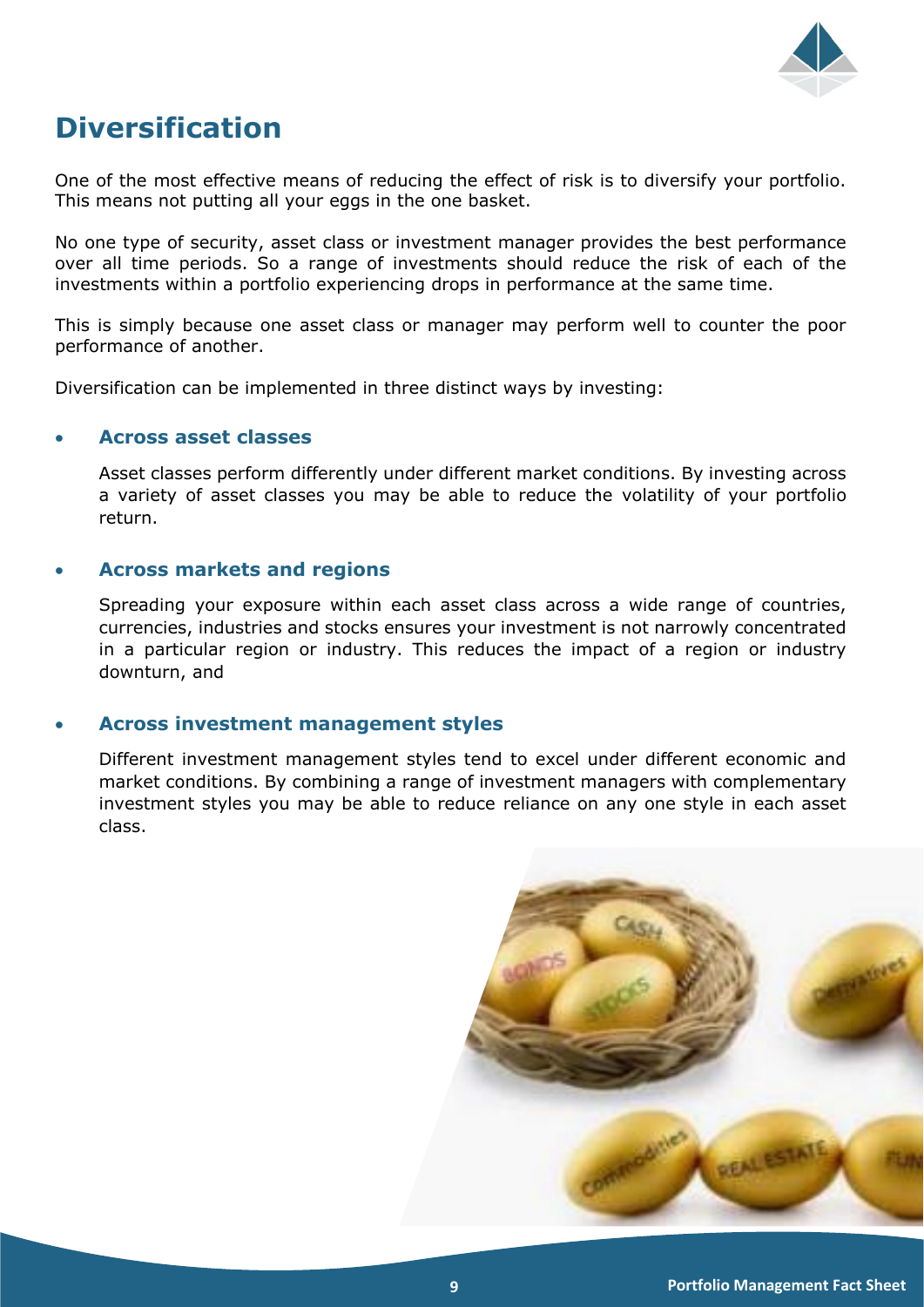

# **Direct vs managed investments**

You can choose to invest directly in the financial markets or via a managed fund.

| Direct investments vs managed funds |                                                                                                                                                                                    |  |  |  |
|-------------------------------------|------------------------------------------------------------------------------------------------------------------------------------------------------------------------------------|--|--|--|
| <b>Direct</b><br><b>investments</b> | Made directly into the market such as the share market or<br>property.                                                                                                             |  |  |  |
|                                     | Generally requires large amounts of money, a degree of<br>market knowledge, and the time and skill to regularly monitor<br>market trends and relevant tax and legislative changes. |  |  |  |
| <b>Managed fund</b>                 | Allows you to pool your money with that of other investors.                                                                                                                        |  |  |  |
|                                     | Let the experts manage your investment, monitor economic<br>and legislative changes that affect your money.                                                                        |  |  |  |
|                                     | The fund manager can look after most of the administrative<br>requirements associated with your investment.                                                                        |  |  |  |

### **What makes managed funds so attractive?**

#### **You can start small**

To invest in a managed fund, you need a smaller amount of money (as little as \$1,000) to gain exposure to the various sectors of the market and dozens of individual stocks.

One of the keys to investing successfully is investing on a regular basis. Setting aside as little as \$100 a month can add up to a substantial sum when you invest it regularly for longer periods of time. You can choose small monthly or weekly amounts and transfer your payments on the day you get paid.

#### **It is an easy way to diversify your investments**

The beauty of managed funds is that you can access different asset classes, companies, industries, sectors and countries with a relatively small amount of money. Investing directly requires large sums of money to gain this range of exposure.

#### **It is a cost effective way to invest**

Investing directly into shares or property comes at a cost. Expenses such as brokerage, stamp duty and agents fees can have a significant effect on the value of your investment.

Managed funds allow you to access certain investments at a fraction of the usual cost. This is because you share these costs with other members of the fund, rather than having to pay the minimum investment fee on your own.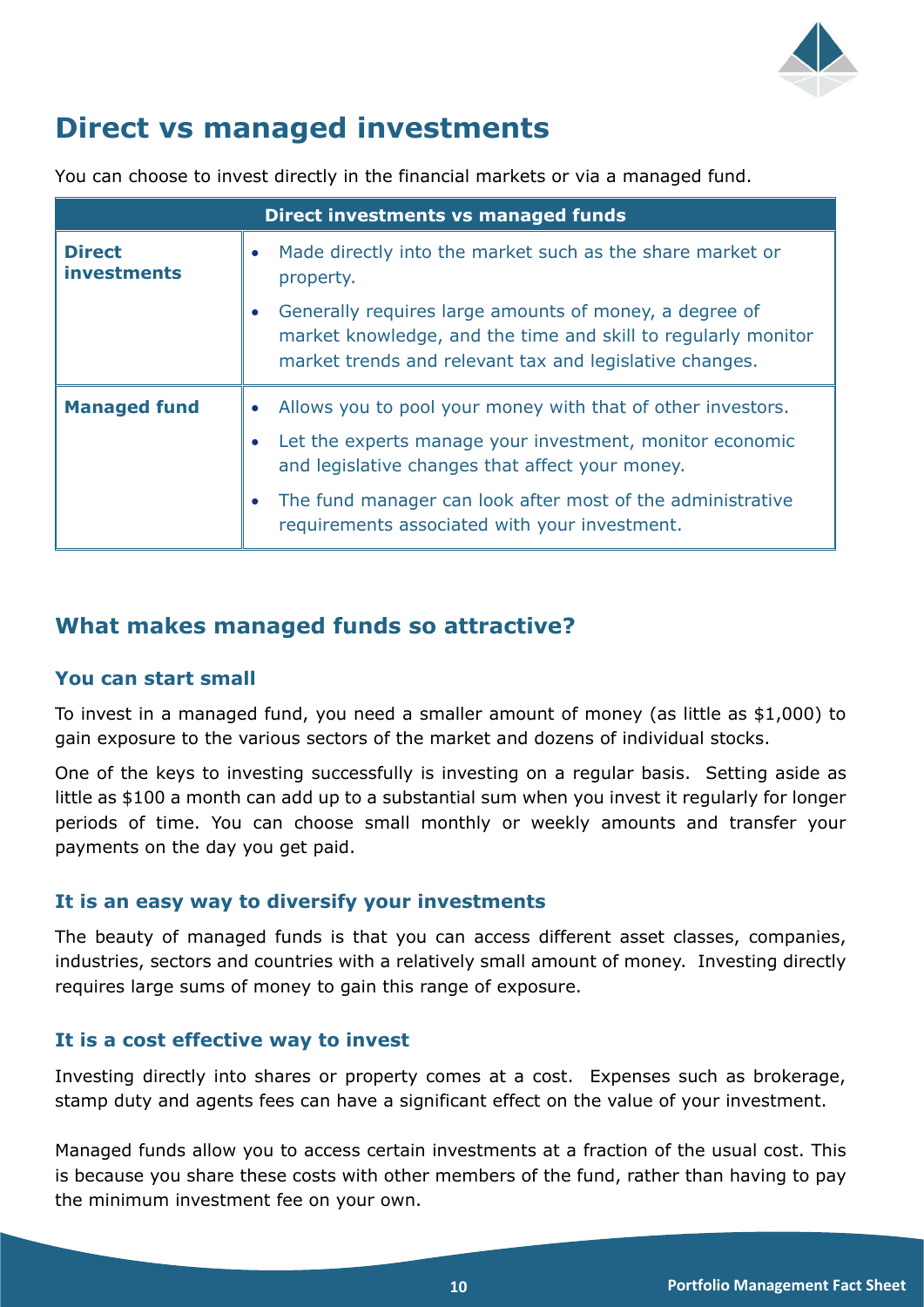

#### **Experts manage your money**

Your investment will be managed by professionals who have the education and skill to make appropriate investment decisions. These experts have access to investment research and information not easily available to individual investors.

#### **You don't need to sell an entire house to access your money**

You can generally access your money within five to ten days after making a request. Accessing capital in direct investments, particularly property, can be very difficult, costly and time consuming. Managed funds have a major advantage over direct property investments, in that you don't have to sell the whole investment to access some capital.

#### **Tax advantages**

Income distributions may be tax advantaged through imputation credits for investments with underlying Australian share assets.

| <b>Types of managed funds</b>            |                                                                                                                                                                                                          |  |  |  |
|------------------------------------------|----------------------------------------------------------------------------------------------------------------------------------------------------------------------------------------------------------|--|--|--|
| <b>Capital guaranteed</b>                | This type of fund guarantees that the capital you have<br>invested will not fall in value.                                                                                                               |  |  |  |
|                                          | These funds tend to be heavily weighted in cash and fixed<br>$\bullet$<br>interest type investments.                                                                                                     |  |  |  |
|                                          | Investors will generally pay a fee or premium for the<br>$\bullet$<br>guarantee over their investment.                                                                                                   |  |  |  |
| <b>Cash and fixed</b><br><i>interest</i> | These funds usually invest in securities (i.e. bills and<br>$\bullet$<br>bonds) issued by financial institutions including banks,<br>Government and semi-Government authorities.                         |  |  |  |
|                                          | Cash funds are suitable for short-term liquidity<br>$\bullet$<br>requirements and emergency needs, while fixed interest<br>funds are good as a source of regular interest income.                        |  |  |  |
|                                          | These funds focus on generating an income stream with<br>$\bullet$<br>lower risk of capital loss.                                                                                                        |  |  |  |
|                                          | They are sometimes known as 'defensive' funds.                                                                                                                                                           |  |  |  |
| <b>Capital stable funds</b>              | The majority of the money in a capital stable fund is<br>invested via cash and fixed interest. A smaller proportion<br>is usually held in shares and property to provide some<br>growth within the fund. |  |  |  |

#### **What types of managed funds are available?**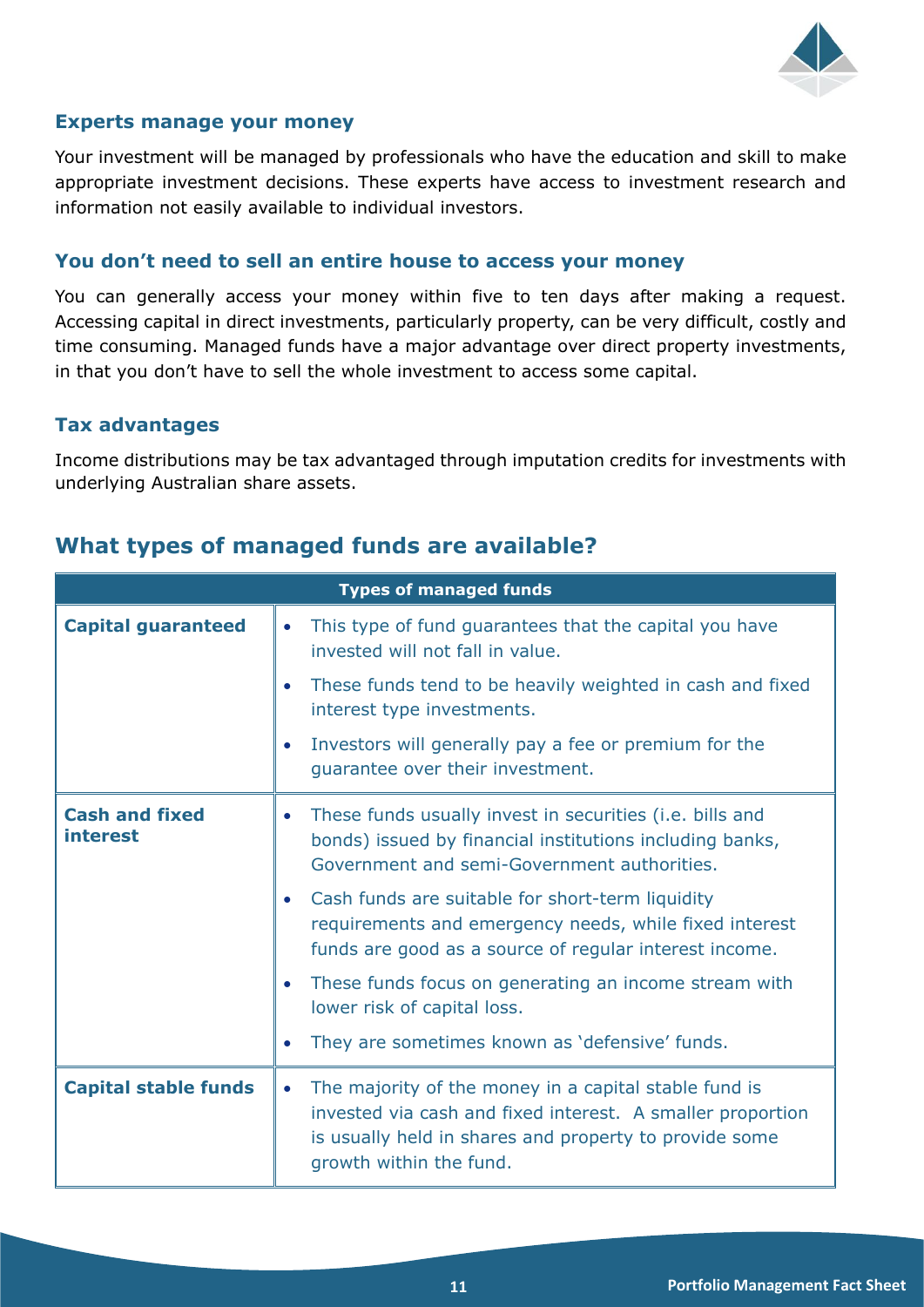

| <b>Types of managed funds</b> |                                                                                                                                                                                                           |  |  |  |
|-------------------------------|-----------------------------------------------------------------------------------------------------------------------------------------------------------------------------------------------------------|--|--|--|
| <b>Balanced funds</b>         | Invest across the entire spectrum of asset classes, usually<br>weighted towards growth assets.                                                                                                            |  |  |  |
|                               | These funds are generally subject to a higher level of<br>$\bullet$<br>volatility than defensive funds yet long-term performance<br>is expected to be higher.                                             |  |  |  |
| <b>Growth funds</b>           | These funds focus on long term capital growth rather than<br>$\bullet$<br>income and are generally suited to people who don't need<br>to access their money for at least five years.                      |  |  |  |
| <b>Sector specific funds</b>  | These funds generally invest in only one asset class, with a<br>$\bullet$<br>small holding of cash to meet liquidity requirements.                                                                        |  |  |  |
|                               | As these funds allow an investor to be 'overweight' in an<br>$\bullet$<br>asset class there is the potential to achieve a higher level<br>of return and in-turn, experience a higher level of volatility. |  |  |  |

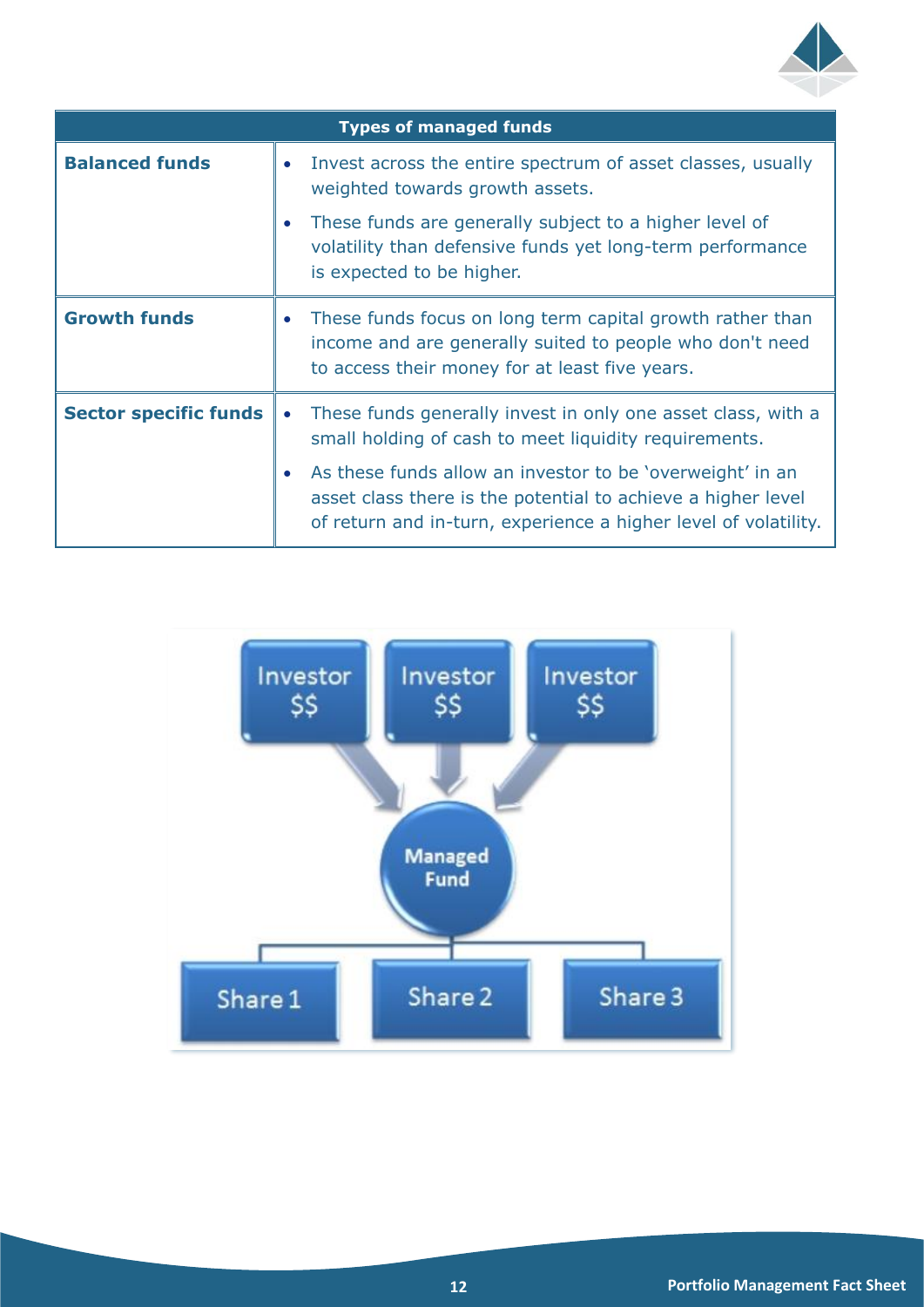

# **Separately Managed Account (SMA)**

The SMA is a registered managed investment scheme that allows you to access a number of professionally constructed and managed investment portfolios (model portfolios) comprising Australian listed shares and cash in which beneficial ownership is retained by you (or the trustee in the case of a superannuation investment). The SMA can only be accessed via an eligible platform (for both investment and superannuation).



#### **Key benefits of a SMA**

Some of the benefits of investing in a SMA include:

#### **Individual accounts**

Unlike a unitised managed fund in which investors collectively have an interest in the pool of fund assets, the SMA investor has absolute beneficial ownership in the assets held in their account.

#### **Transparency**

The SMA allows you to view the underlying shares you hold within your chosen model portfolio.

#### **Portability**

If you already own Australian shares that are also included as part of a model portfolio, you can transfer them into the SMA and still retain beneficial ownership. You are able to transfer (in specie) shares out of the SMA into your platform account as well as transfer shares between model portfolios within the SMA.

#### **No inherited capital gains**

An individual cost base is established for you on the day the shares are bought in the SMA and this relates solely to the price of the underlying shares purchased for you at the time of your investment. There are no tax consequences for you as a result of other investors' transactions.

#### **Professional investment management**

The SMA provides you with access to leading experienced professional investment managers who ensure each model portfolio is continually monitored and managed, and

**Lower management costs** than most managed funds.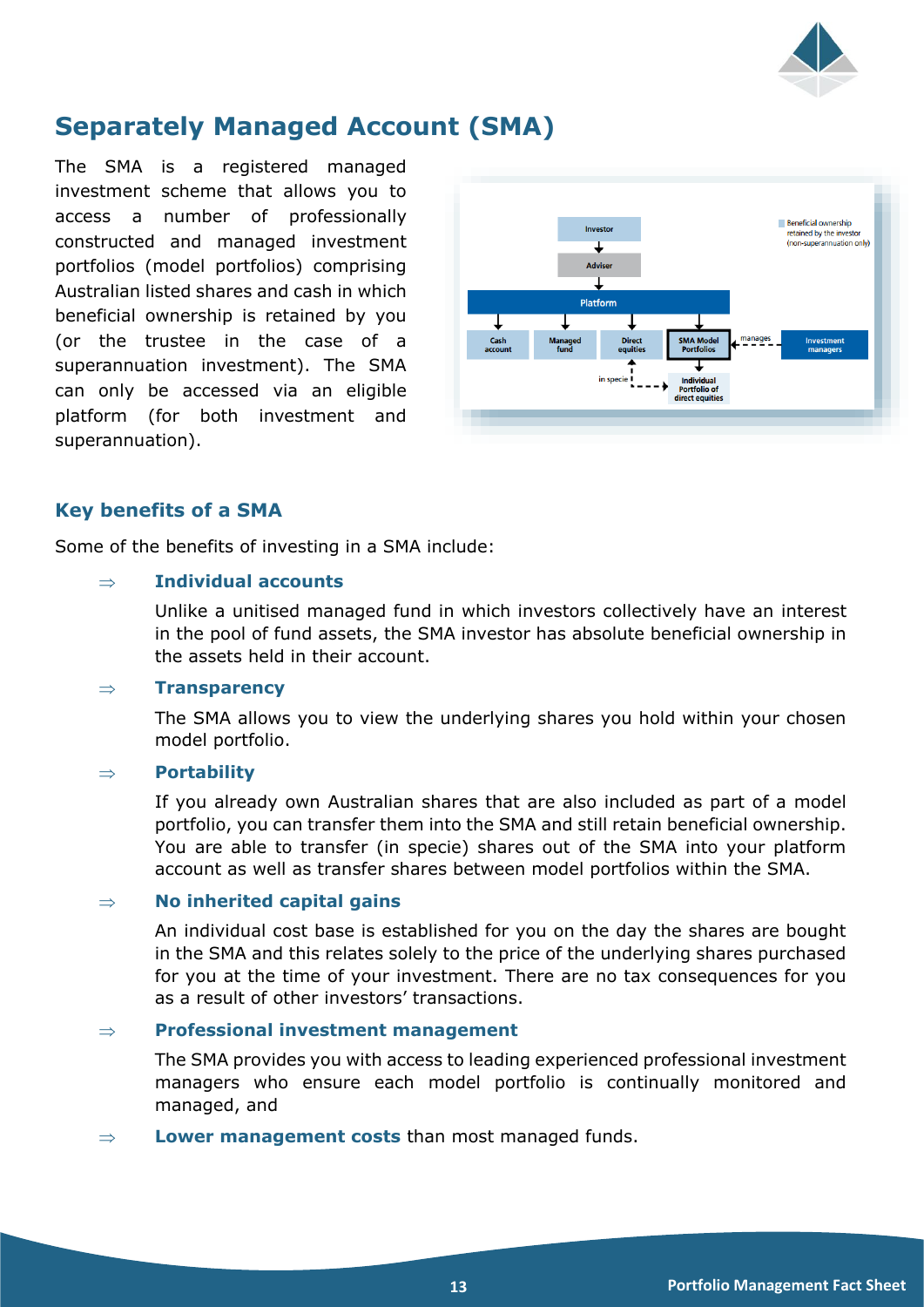

# **Fund manager selection process**

When selecting fund managers we aim to determine the combination of managers that will provide the best outcome with a high degree of certainty.

It is sometimes appropriate to choose a number of fund managers to manage a single asset class within your portfolio. As a group, they will increase the likelihood of you achieving reliable strong returns.

Below is a description of the types of managers considered in the investment process.

### **Index manager**

An index manager aims to deliver returns that are consistently in line with index returns, with a low risk of underperforming the index.

## **Enhanced index manager**

An enhanced index manager aims to deliver returns that are consistently above index by a margin of at least the fund managers' fees, with a low risk of underperforming the index.

### **Core active manager**

These managers do not have any material or systematic portfolio biases, and are likely to generate very consistent (albeit modest) out-performance in most market conditions. These managers have strong risk management disciplines, including processes for identifying and managing 'unintended' risks.

# **Specialised active manager**

An active manager with specific 'style' characteristics is likely to have a higher risk of underperforming the index and to generate less consistent returns over time. However, investors should be compensated with higher long-term returns.

This type of manager needs to have strong risk management disciplines and avoid the extremes often associated with individual 'styles'.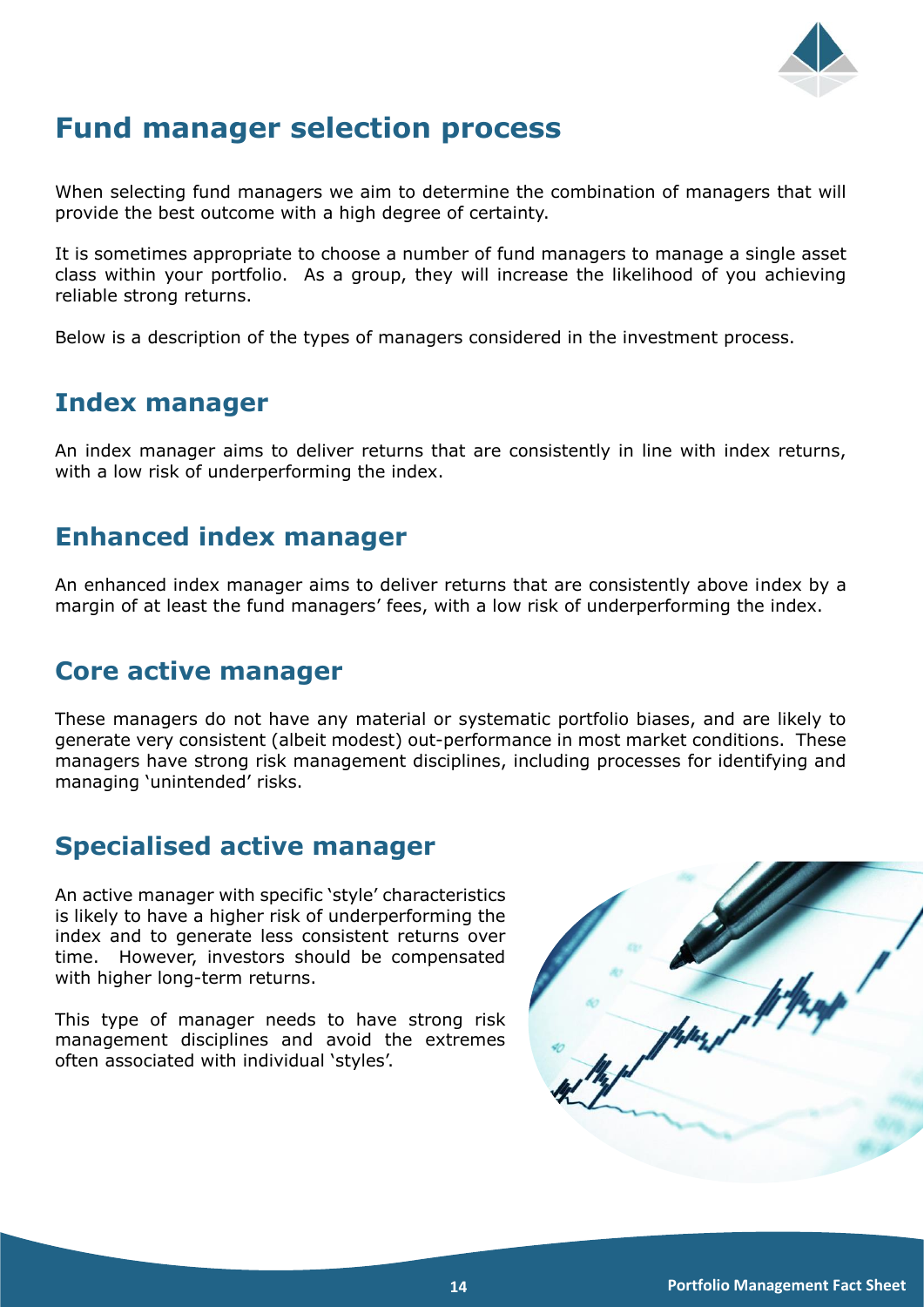

# **Managing and reviewing your portfolio**

Just as important as knowing what managers to put in your portfolio, is to know when their time is up.

So how does a manager get sacked?

- $\Rightarrow$  Short-term performance is inconsistent with the manager's stated investment objectives.
- $\Rightarrow$  Longer-term performance is inconsistent with the manager's performance objectives (usually expressed on a rolling 3 year basis).
- $\Rightarrow$  Concern about the implementation of a manager's investment process.
- $\Rightarrow$  The emergence of another factor (e.g. staff change) erodes the manager's competitive edge.
- $\Rightarrow$  Identification of a compelling alternative.

Our research shows that timing in and out of markets is not a reliable source of added value over time.

Investment portfolio benefits are derived from:

- $\Rightarrow$  Diversification across sectors, managers, and individual securities.
- $\Rightarrow$  Disciplined re-balancing to ensure strategic asset allocations and manager allocations are enduring throughout market movements.
- $\Rightarrow$  Active funds management.

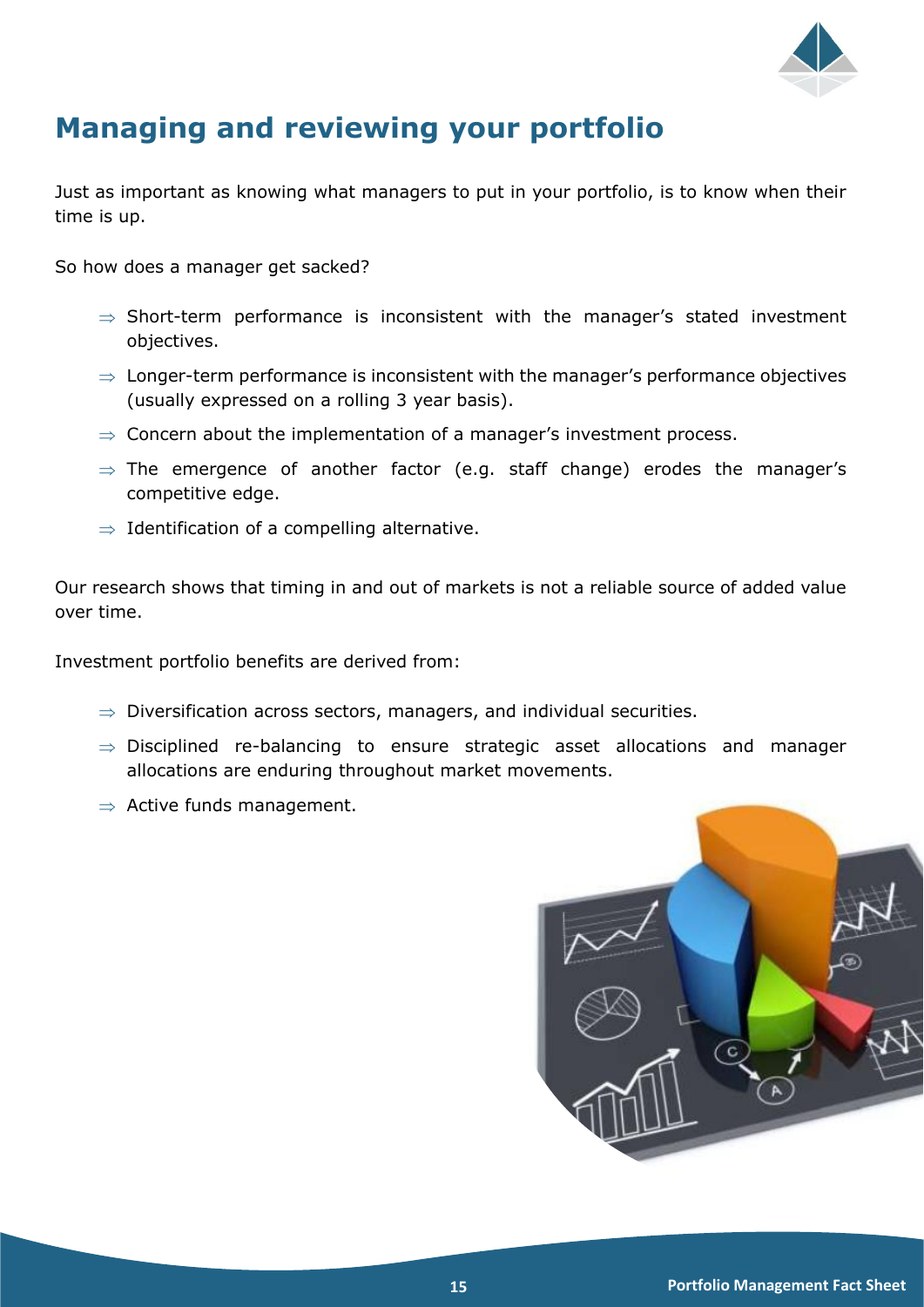

# **Dollar Cost Averaging**

Dollar cost averaging involves investing a set amount of money at regular intervals. By investing this way you are not attempting to pick the lows or highs of the market but rather investing a fixed dollar amount regardless of investment market trends.

The following example shows a dollar cost averaged share investment. A fixed amount of \$1,000 was invested in a share each month as the market price fell and then recovered to its original value.

| month          | amount invested | share price | units purchased |
|----------------|-----------------|-------------|-----------------|
| 1              | \$1,000         | \$20.00     | 50              |
| $\overline{2}$ | \$1,000         | \$15.00     | 66              |
| 3              | \$1,000         | \$10.00     | 100             |
| $\overline{4}$ | \$1,000         | \$15.00     | 66              |
| 5              | \$1,000         | \$20.00     | 50              |
| total          | \$5,000         |             | 332             |

In this example, by dollar cost averaging into the market, the shares were purchased at an average cost of \$15.06 (\$5,000 / 332). After five months the investment was valued at \$6,640 (332 shares at \$20 per share), a profit of \$1,640. If the shares had been purchased at the commencement of the five months (ie at \$20), there would not have been any gain on the investment when the shares returned to their original value at the end of the fivemonth period. The \$5,000 invested would still have the same value, ignoring any dividend income.

#### **Advantages of dollar cost averaging**

Some of the advantages of dollar cost averaging include:

- $\Rightarrow$  By regularly investing in an investment market, you are not relying on timing strategies aimed at picking when a market has bottomed or peaked. Dollar cost averaging imposes a helpful investment discipline by completely ignoring timing issues
- $\Rightarrow$  Being beneficial when markets may fall. This is because only a fraction of the total amount to be invested is exposed to declines in the market. Also, when the market price falls, your regular investment amount will purchase more investment shares or units, and
- $\Rightarrow$  Providing a sound savings regime and ideal investment strategy for people with a regular income but without large sums to invest.